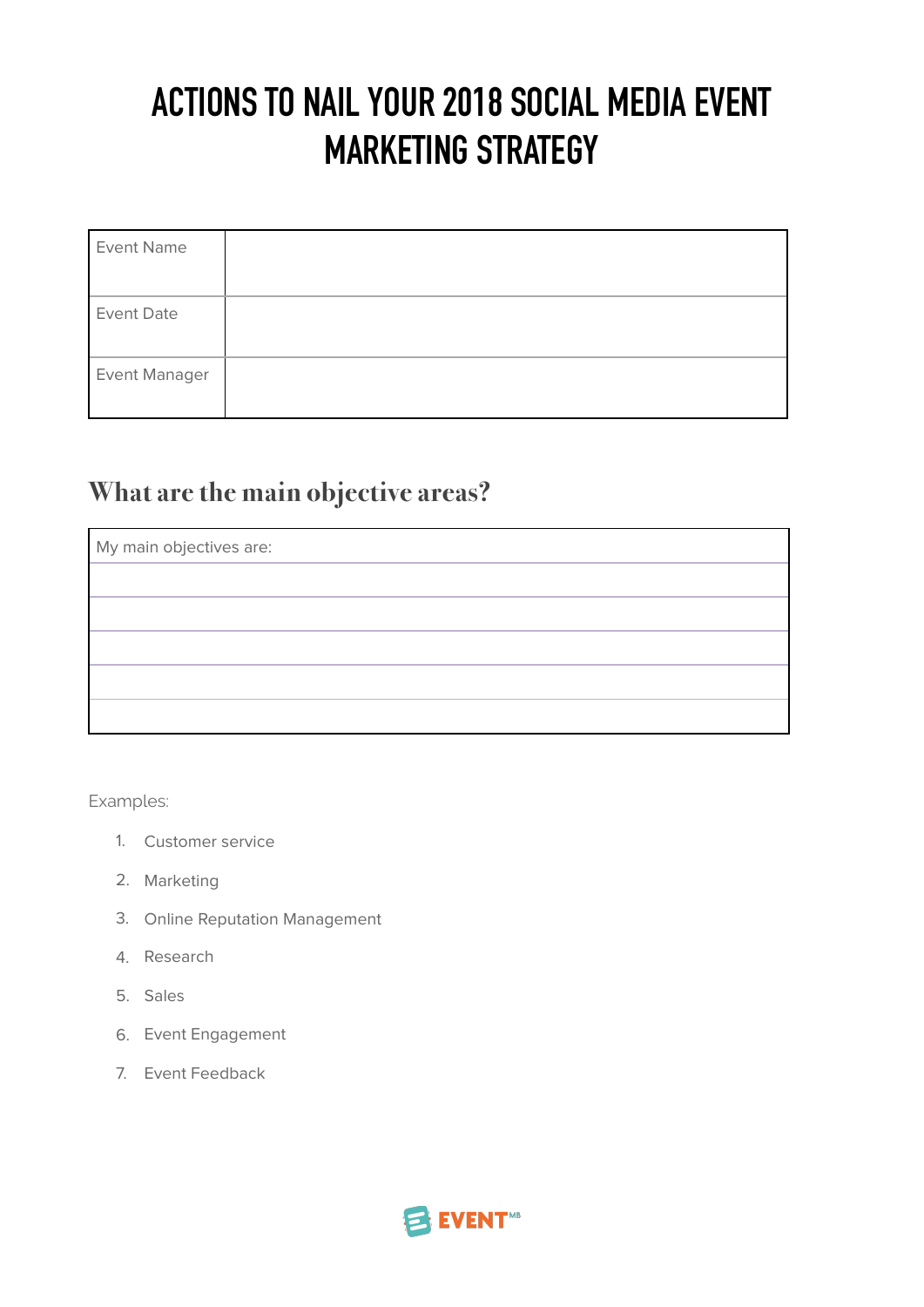#### **Map Your Processes**

| <b>Process</b> | <b>How Can Social</b><br><b>Media Deliver Value?</b> | Which media<br>formats should be<br>used? | <b>Potential Social</b><br>Media/Network<br><b>Matches</b> |
|----------------|------------------------------------------------------|-------------------------------------------|------------------------------------------------------------|
|                |                                                      |                                           |                                                            |
|                |                                                      |                                           |                                                            |
|                |                                                      |                                           |                                                            |
|                |                                                      |                                           |                                                            |
|                |                                                      |                                           |                                                            |
|                |                                                      |                                           |                                                            |
|                |                                                      |                                           |                                                            |
|                |                                                      |                                           |                                                            |
|                |                                                      |                                           |                                                            |
|                |                                                      |                                           |                                                            |

### **What Content Will You Be including?**

#### Check all that apply:

Existing internal content that you can repurpose in new formats

Existing internal content that you can share on new channels

External content to be found on online magazines, social networks and media (refer to Cards/Research section) and can be the basis for new content creation

External content that can be curated and shared via social channels

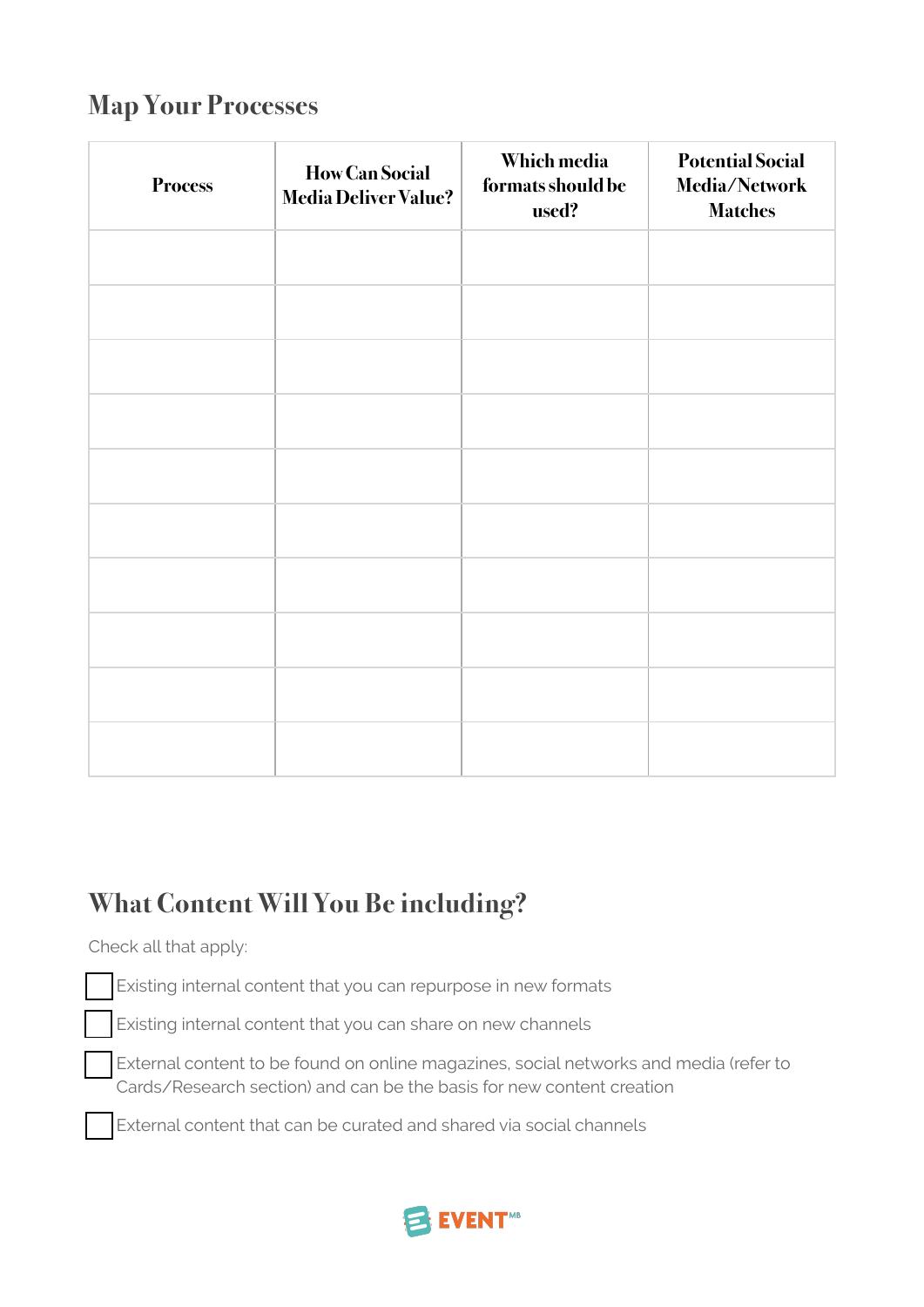# **What Types of Content?**

| Check all that apply:      |  |
|----------------------------|--|
| <b>Status Update</b>       |  |
| <b>Blog Post</b>           |  |
| Infographic                |  |
| Webinar                    |  |
| Video                      |  |
| Image gallery              |  |
| Presentation               |  |
| White Paper/Ebook          |  |
| FAQs                       |  |
| Your Website Pages         |  |
| Case Studies               |  |
| <b>Client Testimonials</b> |  |
| Quotes                     |  |
| Check-ins                  |  |
| Contests                   |  |
| Surveys                    |  |
| Polls                      |  |
| Live streaming             |  |
|                            |  |

| Other types not listed: |  |
|-------------------------|--|
|                         |  |
|                         |  |
|                         |  |
|                         |  |

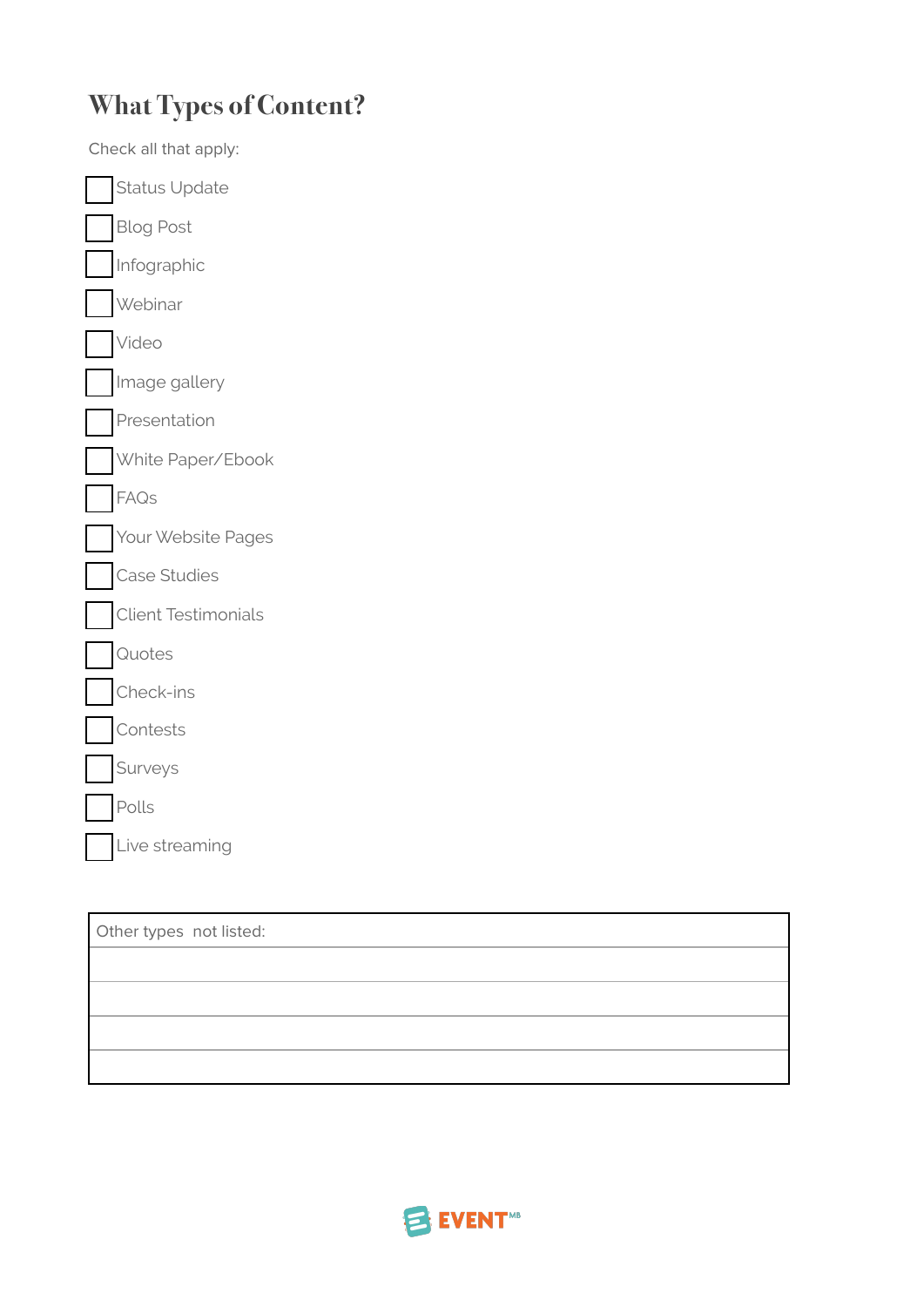## **Why are you including this content?**

Check all that apply:

| Does the content help us in achieving our objectives?            |
|------------------------------------------------------------------|
| Does the content deliver value to our audience?                  |
| Is the content relevant to the context and channel we are using? |
| Is the content helping our event                                 |
| Is the content helping our competitors?                          |
| Is the content educating our audience?                           |
| Is the content Converting our audience?                          |
| Is the content Influencing our audience?                         |
| Is the content serving our audience?                             |
| Is the content positively entertaining our audience?             |
| Is the content shareable?                                        |
| Will our audience recommend it to their peers?                   |
|                                                                  |

Other types not listed:

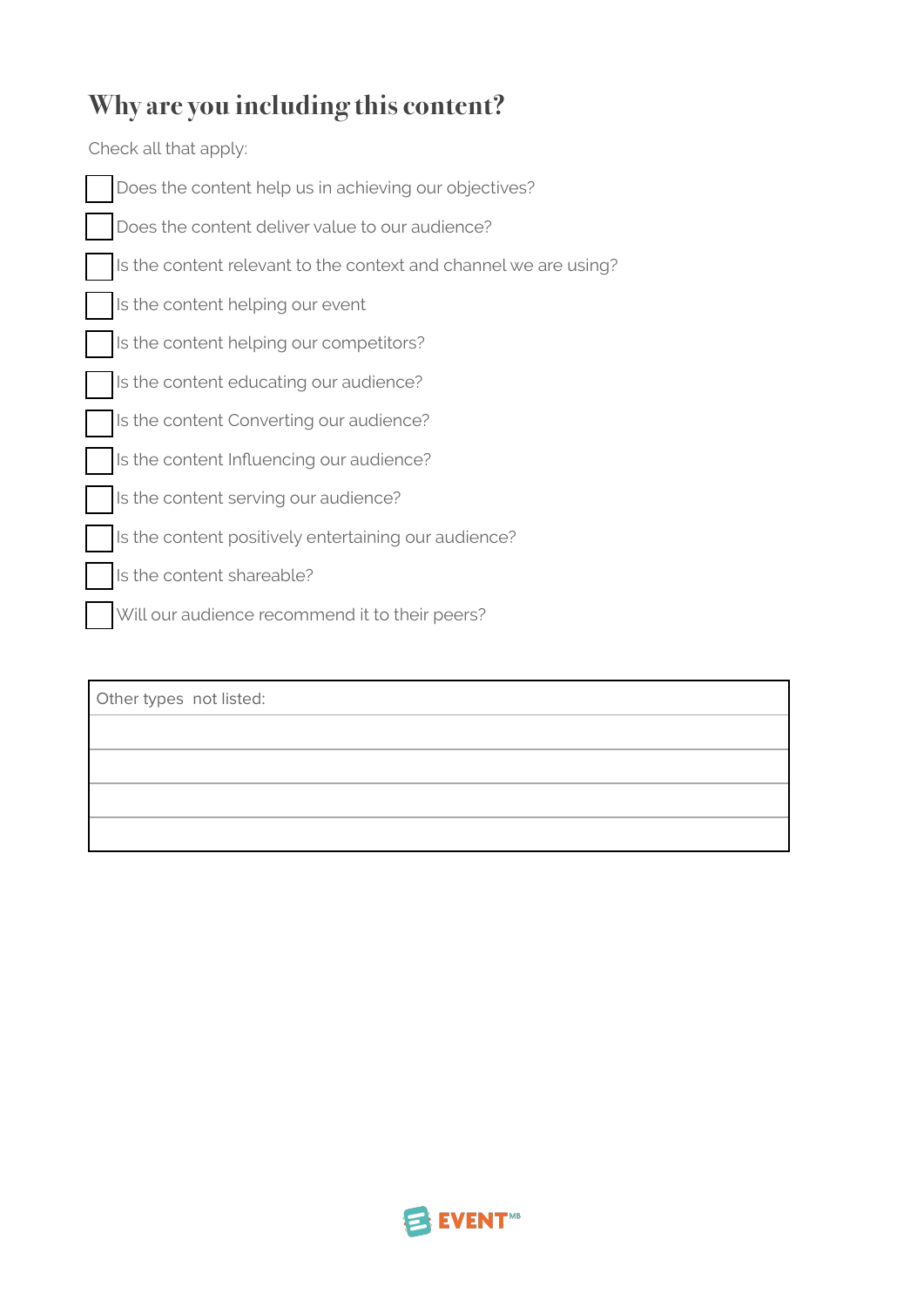#### **Who is the audience?**

# **PERSONA TEMPLATE**

Use this template to develop personas, which represent your core attendees and stakeholders. We recommend creating up to 5 personas, which should be continuously developed and refined with real event data.

| <b>Personal details</b> |           |  |
|-------------------------|-----------|--|
| Age:                    | Location: |  |
| Gender:                 | Family:   |  |

| <b>Career</b>                                                 |                        |  |
|---------------------------------------------------------------|------------------------|--|
| Job title:                                                    | Salary:                |  |
| Organization:                                                 | Decision making power: |  |
| Size. Customers. Purpose                                      |                        |  |
| Chain of command. Who do they report to? Who reports to them? |                        |  |
| Typical working day/week                                      |                        |  |
| How much time and disposable income do they have?             |                        |  |

| <b>Background Information</b> |                  |  |
|-------------------------------|------------------|--|
| Struggles:                    | <b>Barriers:</b> |  |
| Fears:                        | Goals:           |  |
| Pain points:                  |                  |  |

| <b>Content</b>                 |
|--------------------------------|
| How do they consume content?   |
| What social media do they use? |

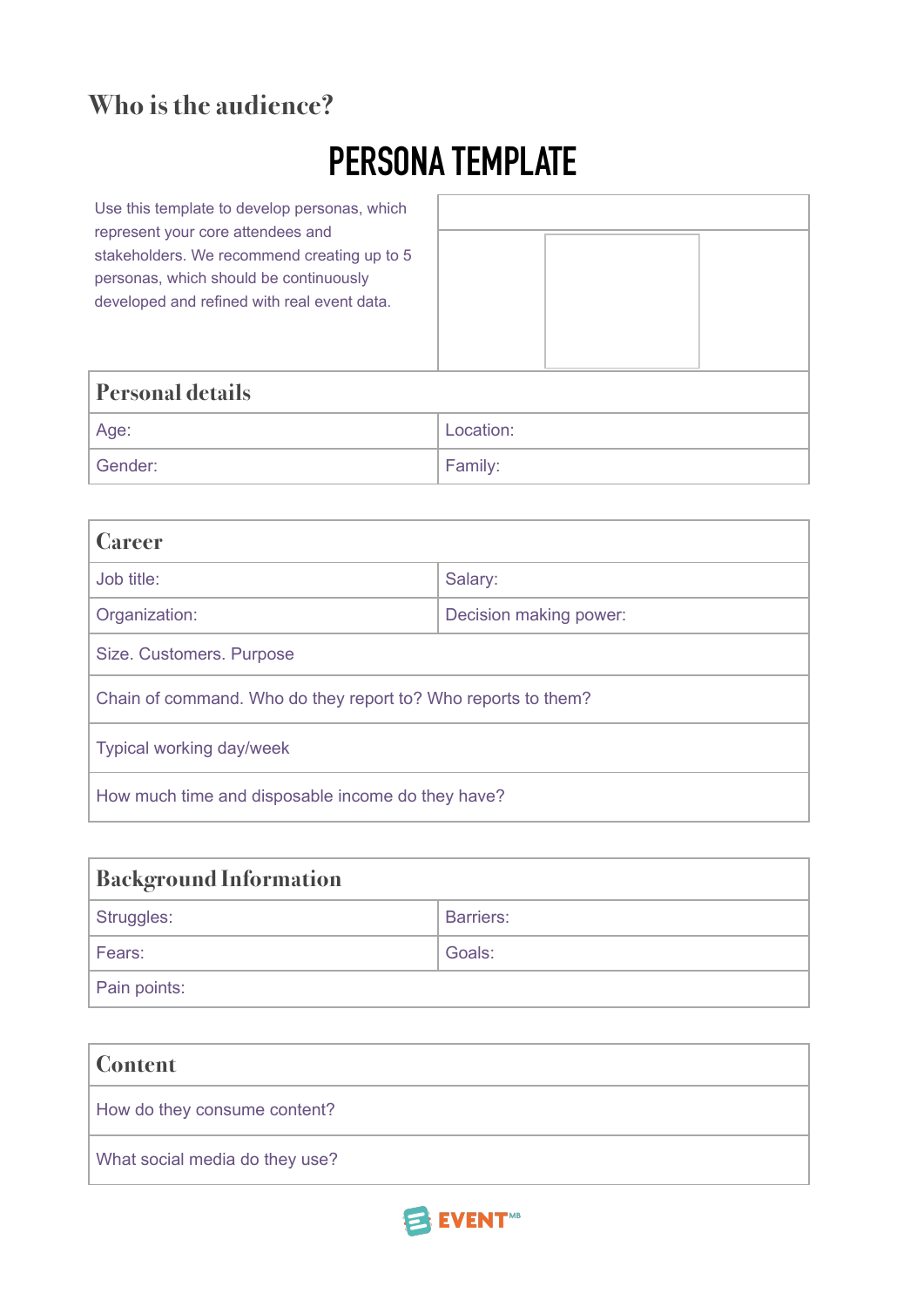Which devices do they use to access content?

#### **Influencers**

Who are their key influencers?

Who do they listen to the most?

**Triggers**

Main motivations in terms of attending the event:

What your event can give that will offer them true value:

Core messaging:

**Specific event elevator pitch for this attendee**